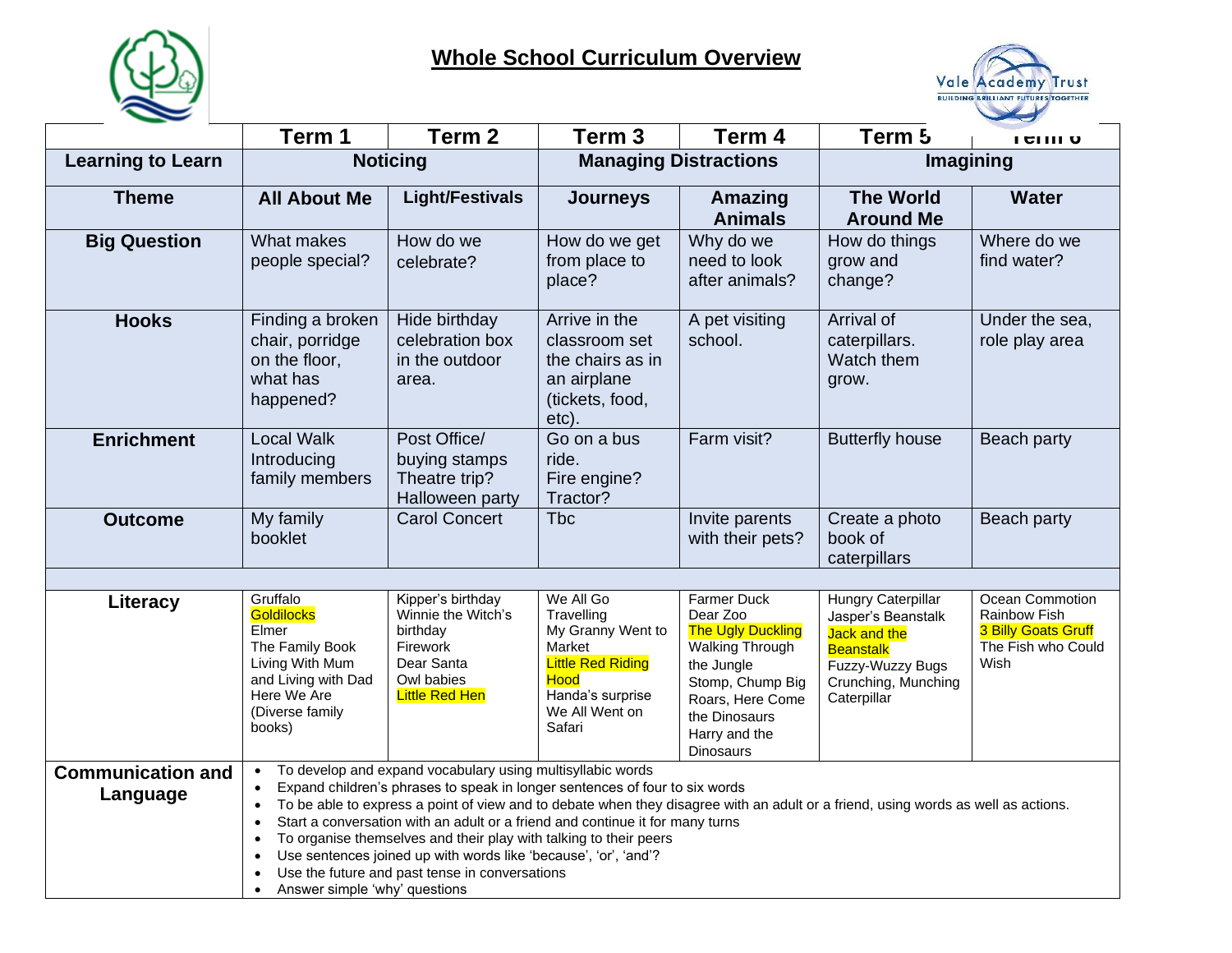|                                       | $\bullet$<br>conversations.                                                                                                                                                                                                                                                                                                                                                                   | To develop their communication skills by modeling the right irregular tenses and the children use the correct tense in their                                                                                                                                                                                                                                                                                                                                                                                                                                                                                                                                                                                                                                                                                                                                                                                                                                                                                                                                                                                                                                                                                                                                                                                                                                                                                        |                                                                                                                                                                                                                                                                                                                                                                     |                                                                                                                                                                    |                                                                                                                                                                                                                           |
|---------------------------------------|-----------------------------------------------------------------------------------------------------------------------------------------------------------------------------------------------------------------------------------------------------------------------------------------------------------------------------------------------------------------------------------------------|---------------------------------------------------------------------------------------------------------------------------------------------------------------------------------------------------------------------------------------------------------------------------------------------------------------------------------------------------------------------------------------------------------------------------------------------------------------------------------------------------------------------------------------------------------------------------------------------------------------------------------------------------------------------------------------------------------------------------------------------------------------------------------------------------------------------------------------------------------------------------------------------------------------------------------------------------------------------------------------------------------------------------------------------------------------------------------------------------------------------------------------------------------------------------------------------------------------------------------------------------------------------------------------------------------------------------------------------------------------------------------------------------------------------|---------------------------------------------------------------------------------------------------------------------------------------------------------------------------------------------------------------------------------------------------------------------------------------------------------------------------------------------------------------------|--------------------------------------------------------------------------------------------------------------------------------------------------------------------|---------------------------------------------------------------------------------------------------------------------------------------------------------------------------------------------------------------------------|
| <b>Maths</b>                          | Recite numbers past 5.<br>$\bullet$<br>Say one number for each item in order: 1,2,3,4,5.<br>$\bullet$<br>Show 'finger numbers' up to 5.<br>$\bullet$<br>language: 'sides', 'corners'; 'straight', 'flat', 'round'.<br>Describe a familiar route.<br>triangular prism for a roof etc.<br>language like 'pointy', 'spotty', 'blobs' etc.<br>Notice and correct an error in a repeating pattern. | Fast recognition of up to 3 objects, without having to count them individually ('subitising').<br>Know that the last number reached when counting a small set of objects tells you how many there are in total ('cardinal principle').<br>Link numerals and amounts: for example, showing the right number of objects to match the numeral, up to 5.<br>Experiment with their own symbols and marks as well as numerals.<br>Solve real world mathematical problems with numbers up to 5.<br>Compare quantities using language: 'more than', 'fewer than'.<br>Talk about and explore 2D and 3D shapes (for example, circles, rectangles, triangles and cuboids) using informal and mathematical<br>Understand position through words alone – for example, "The bag is under the table," – with no pointing.<br>Discuss routes and locations, using words like 'in front of' and 'behind'.<br>Make comparisons between objects relating to size, length, weight and capacity.<br>Select shapes appropriately: flat surfaces for building, a<br>Combine shapes to make new ones - an arch, a bigger triangle etc.<br>Talk about and identifies the patterns around them. For example: stripes on clothes, designs on rugs and wallpaper. Use informal<br>Extend and create ABAB patterns - stick, leaf, stick, leaf.<br>Begin to describe a sequence of events, real or fictional, using words such as 'first', 'then' |                                                                                                                                                                                                                                                                                                                                                                     |                                                                                                                                                                    |                                                                                                                                                                                                                           |
| <b>Understanding the</b><br>World     | History-How have I<br>changed since I was<br>celebrate my<br>a baby?<br>birthday?<br>Science-Can I<br>name my body<br>celebrate<br>parts?<br><b>RE-</b> What makes<br>people special?<br>How are people<br>(autumn)<br>similar/different?<br>form?<br>Geography-Where<br>do I live? (home)<br><b>Other - What</b><br>people look after<br>us? (Emergency<br>services)                         | History-How do I<br>Geography-How<br>do I get to school?<br>Where in the world<br>RE-How do people<br>can I go?<br>Where in the world<br>Christmas/Divali?<br>have I been?<br>Science- What can I<br>History - How did<br>see outside?<br>people get around<br>in the past?<br>How do shadows<br>Science- where<br>does fruit come<br>from?<br><b>Other - What</b><br>people get us from<br>place to place?<br>(Bus drivers,<br>pilots)                                                                                                                                                                                                                                                                                                                                                                                                                                                                                                                                                                                                                                                                                                                                                                                                                                                                                                                                                                             | Science- What can<br>I see outside?<br>(spring)<br>What types of baby<br>animals can I<br>name?<br>What animals live<br>on a farm?<br>What animals live<br>in a jungle?<br><b>History - What</b><br>animals were alive<br>a long time ago?<br>(dinosaurs)<br>$R.E. - How do we$<br>celebrate Easter?<br><b>Other - What</b><br>people look after<br>animals? (Vets, | Science- Can I name<br>the key features of a<br>plant?<br>Can I observe the<br>changes in a<br>caterpillars life cycle?<br>RE - What can we<br>learn from stories? | Science- What can I<br>see<br>outside?(summer)<br>What things can I<br>find that floats?<br>Geography - What<br>animals live in a<br>river? What animals<br>live in the sea?<br><b>RE</b> - What makes<br>places special? |
| <b>Physical</b><br><b>Development</b> | $\bullet$<br>$\bullet$<br>$\bullet$<br>$\bullet$<br>make marks.                                                                                                                                                                                                                                                                                                                               | Continue to develop their movement, balancing, riding (scooters, trikes and bikes) and ball skills.<br>Go up steps and stairs, or climb up apparatus, using alternate feet.<br>Skip, hop, stand on one leg and hold a pose for a game like musical statues.<br>Use large-muscle movements to wave flags and streamers, paint and<br>Start taking part in some group activities which they make up for themselves, or in teams.<br>Are increasingly able to use and remember sequences and patterns of movements which are related to music and rhythm.                                                                                                                                                                                                                                                                                                                                                                                                                                                                                                                                                                                                                                                                                                                                                                                                                                                              | farmers etc)                                                                                                                                                                                                                                                                                                                                                        |                                                                                                                                                                    |                                                                                                                                                                                                                           |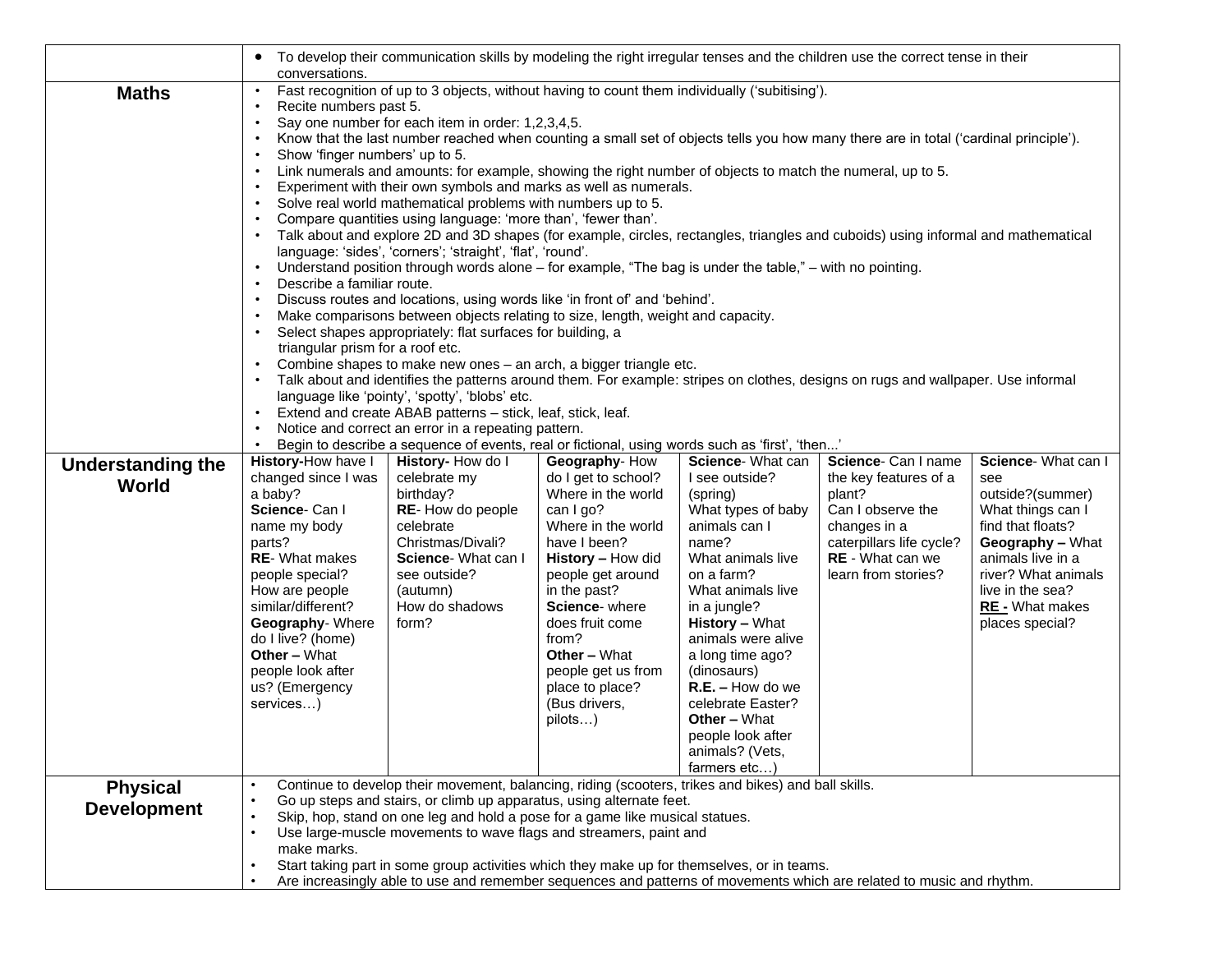|                            | Match their developing physical skills to tasks and activities in the setting. For example, they decide whether to crawl, walk or run                                                     |
|----------------------------|-------------------------------------------------------------------------------------------------------------------------------------------------------------------------------------------|
|                            | across a plank, depending on its length and width.                                                                                                                                        |
|                            | Choose the right resources to carry out their own plan. For example, choosing a spade to enlarge a small hole they dug with a trowel.                                                     |
|                            | Collaborate with others to manage large items, such as moving a long plank safely, carrying large hollow blocks.                                                                          |
|                            | Use one-handed tools and equipment, for example, making snips in paper with scissors.<br>$\bullet$                                                                                        |
|                            | Use a comfortable grip with good control when holding pens and pencils.                                                                                                                   |
|                            | Start to eat independently and learning how to use a knife and fork.                                                                                                                      |
|                            | Show a preference for a dominant hand.<br>$\bullet$                                                                                                                                       |
|                            | Be increasingly independent as they get dressed and undressed, for example, putting coats on and doing up zips.<br>$\bullet$                                                              |
|                            | Be increasingly independent in meeting their own care needs, e.g. brushing teeth, using the toilet, washing and drying their hands                                                        |
|                            | thoroughly.                                                                                                                                                                               |
|                            | Make healthy choices about food, drink, activity and toothbrushing.<br>$\bullet$                                                                                                          |
| <b>Personal, Social</b>    | Select and use activities and resources, with help when needed. This helps them to achieve a goal they have chosen, or one which is<br>$\bullet$                                          |
| and Emotional              | suggested to them.                                                                                                                                                                        |
| <b>Development</b>         | Develop their sense of responsibility and membership of a community.<br>$\bullet$                                                                                                         |
|                            | $\bullet$<br>Become more outgoing with unfamiliar people, in the safe context of their setting.                                                                                           |
|                            | Show more confidence in new social situations.<br>$\bullet$                                                                                                                               |
|                            | Play with one or more other children, extending and elaborating play ideas.                                                                                                               |
|                            | Help to find solutions to conflicts and rivalries. For example, accepting that not everyone can be Spider-Man in the game, and                                                            |
|                            | suggesting other ideas.                                                                                                                                                                   |
|                            | Increasingly follow rules, understanding why they are important.                                                                                                                          |
|                            | Do not always need an adult to remind them of a rule.                                                                                                                                     |
|                            | Develop appropriate ways of being assertive.<br>$\bullet$                                                                                                                                 |
|                            | Talk with others to solve conflicts.                                                                                                                                                      |
|                            | Talk about their feelings using words like 'happy', 'sad', 'angry' or 'worried'.                                                                                                          |
|                            | Begin to understand how others might be feeling.<br>$\bullet$                                                                                                                             |
| <b>Expressive Arts and</b> | Take part in simple pretend play, using an object to represent something else even though they are not similar.<br>$\bullet$                                                              |
| <b>Design</b>              | Begin to develop complex stories using small world equipment like animal sets, dolls and dolls houses etc.                                                                                |
|                            | Make imaginative and complex 'small worlds' with blocks and construction kits, such as a city with different buildings and a park.                                                        |
|                            | Explore different materials freely, in order to develop their ideas about how to use them and what to make.<br>$\bullet$                                                                  |
|                            | Develop their own ideas and then decide which materials to use to express them.                                                                                                           |
|                            | Join different materials and explore different textures.                                                                                                                                  |
|                            | Create closed shapes with continuous lines, and begin to use these shapes to represent objects.<br>$\bullet$                                                                              |
|                            | Draw with increasing complexity and detail, such as representing a face with a circle and including details.<br>$\bullet$<br>Use drawing to represent ideas like movement or loud noises. |
|                            | Show different emotions in their drawings and paintings, like happiness, sadness, fear etc.                                                                                               |
|                            | Explore colour and colour-mixing.<br>$\bullet$                                                                                                                                            |
|                            | Listen with increased attention to sounds.                                                                                                                                                |
|                            | Respond to what they have heard, expressing their thoughts and feelings.                                                                                                                  |
|                            | Remember and sing entire songs.<br>$\bullet$                                                                                                                                              |
|                            | Sing the pitch of a tone sung by another person ('pitch match').                                                                                                                          |
|                            | Sing the melodic shape (moving melody, such as up and down, down and up) of familiar songs.                                                                                               |
|                            | Create their own songs, or improvise a song around one they know.                                                                                                                         |
|                            | Play instruments with increasing control to express their feelings and ideas.                                                                                                             |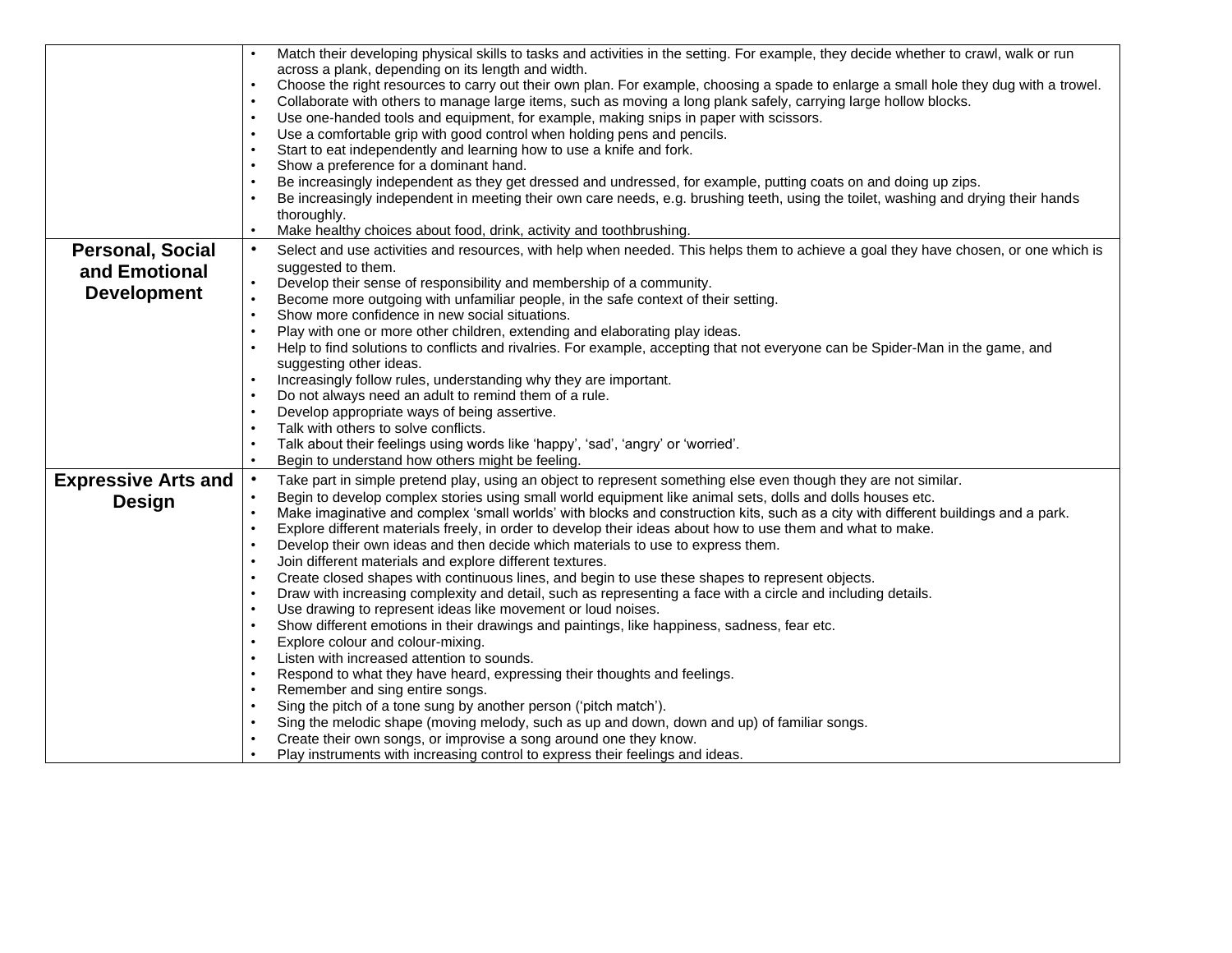## **Reception**

|                                      | Term 1                                                                                                                  | Term 2                                                                                                                                                                                                                                                                                                                                                                                                                                                                            | Term 3                                                    | Term 4                                                                 | Term 5                                                                                                                                                                                                                                                                                                                                                                                                                                                                                                                                                                                                                                                                                         | Term 6                                                          |
|--------------------------------------|-------------------------------------------------------------------------------------------------------------------------|-----------------------------------------------------------------------------------------------------------------------------------------------------------------------------------------------------------------------------------------------------------------------------------------------------------------------------------------------------------------------------------------------------------------------------------------------------------------------------------|-----------------------------------------------------------|------------------------------------------------------------------------|------------------------------------------------------------------------------------------------------------------------------------------------------------------------------------------------------------------------------------------------------------------------------------------------------------------------------------------------------------------------------------------------------------------------------------------------------------------------------------------------------------------------------------------------------------------------------------------------------------------------------------------------------------------------------------------------|-----------------------------------------------------------------|
| <b>Learning to</b><br>Learn          |                                                                                                                         | <b>Noticing</b>                                                                                                                                                                                                                                                                                                                                                                                                                                                                   |                                                           | <b>Managing Distractions</b>                                           | Imagining                                                                                                                                                                                                                                                                                                                                                                                                                                                                                                                                                                                                                                                                                      |                                                                 |
| <b>Theme</b>                         | All about me                                                                                                            | <b>Light/Festivals</b>                                                                                                                                                                                                                                                                                                                                                                                                                                                            | <b>Journeys</b>                                           | Amazing<br><b>Animals</b>                                              | <b>The World</b><br><b>Around Me</b>                                                                                                                                                                                                                                                                                                                                                                                                                                                                                                                                                                                                                                                           | <b>Water</b>                                                    |
| <b>Big Question</b>                  | What makes me<br>Special?                                                                                               | Why do we<br>celebrate?                                                                                                                                                                                                                                                                                                                                                                                                                                                           | If you could<br>go<br>anywhere,<br>where would<br>you go? | If you could be<br>any animal, what<br>animal would you<br>like to be? | Why do we need to<br>look after our<br>world?                                                                                                                                                                                                                                                                                                                                                                                                                                                                                                                                                                                                                                                  | Why is water<br>important?                                      |
| <b>Hook</b>                          | <b>Family Art</b><br><b>Gallery</b>                                                                                     | <b>Display of Diwali</b><br>items such as<br>Diwali greetings<br>cards, diva lamps,<br>coloured sand and<br>photos                                                                                                                                                                                                                                                                                                                                                                | <b>Mystery</b><br>Letter -<br>treasure<br>hunt            | Dinosaur eggs<br>found in the<br>classroom                             | <b>Caterpillars arrive</b>                                                                                                                                                                                                                                                                                                                                                                                                                                                                                                                                                                                                                                                                     | <b>Under the Sea</b><br><b>Role Play Area</b><br>with shipwreck |
| <b>Enrichment</b>                    | <b>Local Walks</b><br><b>Introducing</b><br>family members                                                              | <b>Diwali Party</b><br>Pantomime?                                                                                                                                                                                                                                                                                                                                                                                                                                                 | tbc                                                       | Farm trip                                                              | Trip to butterfly<br>house?                                                                                                                                                                                                                                                                                                                                                                                                                                                                                                                                                                                                                                                                    | <b>Beach Party</b>                                              |
| <b>Outcome</b>                       | <b>My Family</b><br><b>Booklets/</b><br><b>Sharing session</b><br>with parents<br><b>Class 'Time'</b><br><b>Capsule</b> | <b>Christmas Carol</b><br><b>Performance</b>                                                                                                                                                                                                                                                                                                                                                                                                                                      | <b>Around the</b><br><b>World</b><br><b>Exhibition</b>    | tbc                                                                    | <b>Non-fiction class</b><br>book about mini-<br>beasts and life<br>cycles                                                                                                                                                                                                                                                                                                                                                                                                                                                                                                                                                                                                                      | tbc                                                             |
|                                      |                                                                                                                         |                                                                                                                                                                                                                                                                                                                                                                                                                                                                                   |                                                           |                                                                        |                                                                                                                                                                                                                                                                                                                                                                                                                                                                                                                                                                                                                                                                                                |                                                                 |
| Literacy                             | Superworm,<br>Dirty Bertie,<br>Elmer, 3 Little<br><b>Pigs</b>                                                           | <b>The Enormous</b><br><b>Turnip</b>                                                                                                                                                                                                                                                                                                                                                                                                                                              | Gingerbread<br><u>Man</u>                                 | The Town Mouse<br>and Country<br>Mouse                                 | Aesop's Fables - The<br>Ant and the<br>Grasshopper, the Hare<br>and the Tortoise                                                                                                                                                                                                                                                                                                                                                                                                                                                                                                                                                                                                               | The Little<br>Mermaid                                           |
| <b>Communication</b><br>and Language | following language skills:<br>$\bullet$<br>Develop social phrases<br>vocabulary.                                        | Understand how to listen carefully and why listening is important<br>Learn new vocabulary which they can use throughout the day and in different contexts.<br>well-formed sentences by connecting one idea or action to another using a range of connectives.<br>and why they might happen.<br>have developed a deep familiarity with the text, some as exact repetition and some in their own words.<br>Listen carefully to rhymes and songs, paying attention to how they sound |                                                           |                                                                        | Communication and Language underpins everything that we do. Throughout the whole curriculum, children are supported to develop the<br>Ask questions to find out more and to check they understand what has been said to them and articulate their ideas and thoughts in<br>Describe events in some details and use talk to help work out problems and organise thinking and activities explain how things work<br>Engage in story times and listen to and talk about stories to build familiarity and understanding. Be able to retell the story, once they<br>Engage in non-fiction books. Listen to and talk about selected non-fiction to develop a deep familiarity with new knowledge and |                                                                 |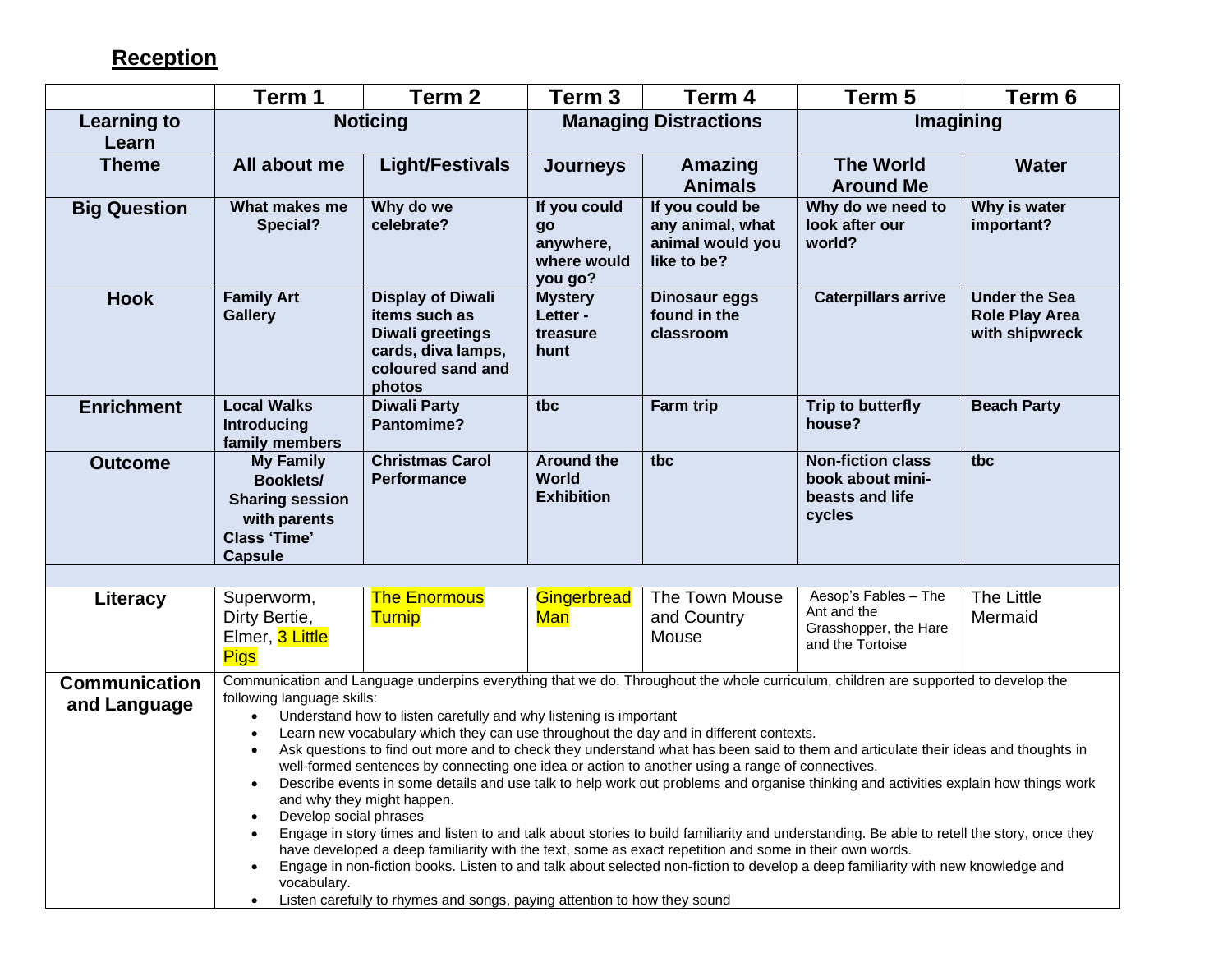|                         |                                      | Learn rhymes, poems and songs.                                                                 |                                  |                                            |                                                 |                                          |
|-------------------------|--------------------------------------|------------------------------------------------------------------------------------------------|----------------------------------|--------------------------------------------|-------------------------------------------------|------------------------------------------|
| <b>Maths</b>            | <b>White Rose Maths:</b>             | <b>White Rose Maths:</b>                                                                       | <b>White Rose</b>                | <b>White Rose Maths:</b>                   | <b>White Rose Maths:</b>                        | <b>White Rose Maths:</b>                 |
|                         | Just Like Me!                        | It's me 1, 2, 3<br>Light and Dark                                                              | Maths:<br>Alive in 5             | Building 9 and 10                          | To 20 and Beyond!<br><b>First Then Now</b>      | Find my Pattern<br>On the Move           |
|                         |                                      |                                                                                                | Growing 6, 7, 8                  |                                            |                                                 |                                          |
| <b>Understanding</b>    | History - How have I                 | History - Why do we                                                                            | History - What                   | History - What was it                      | Science - How do                                | <b>Science - What</b>                    |
| the World               | changed since I was                  | wear poppies?                                                                                  | holidays have                    | like to live in                            | plants grow?                                    | happens in summer?                       |
|                         | a baby?                              | Why do we celebrate                                                                            | you been on?                     | prehistoric times?                         | How do caterpillars turn                        | How do we keep safe                      |
|                         | Who is in your                       | Bonfire Night?                                                                                 | What holidays                    | Geography - What                           | into butterflies?                               | in the sun? Who lives                    |
|                         | family?                              | Science - What                                                                                 | have your                        | different habitats do                      | What is the life cycle of                       | under the sea? Which                     |
|                         | Geography- Where                     | happens in winter?                                                                             | parents been                     | animals live in?<br>Science - Are all      | a chick?                                        | objects float and<br>which objects sink? |
|                         | do I live? (Local                    | What is a light source?                                                                        | on?                              | dinosaurs big? What                        | Geography - How can                             | <b>Geography</b> - What is               |
|                         | Area)                                | Which light sources are                                                                        | Geography -                      | do dinosaurs eat?                          | we look after our local                         | life like on an island?                  |
|                         | Science - What<br>happens in Autumn? | natural and which are<br>man-made?                                                             | Can you draw a                   | What happens in                            | area?                                           | R.E - What makes                         |
|                         | Are all pumpkins                     | <b>RE</b> - How do Christians                                                                  | simple map?                      | Spring?                                    |                                                 | places special?                          |
|                         | orange?                              | celebrate Christmas?                                                                           | What places                      | R.E - How do<br>Christians celebrate       | <b>R.E</b> - What can we<br>learn from stories? | ICT - Can you name<br>the parts of a     |
|                         | How are buns                         | How do people                                                                                  | would you like                   | Easter? What other                         |                                                 | computer? Can you                        |
|                         | made?                                | celebrate Diwali?                                                                              | to visit?                        | ways are there to                          | ICT - Can you take a                            | use the internet to find                 |
|                         | $RE -$ How do people                 | What is a church?                                                                              | Science - Why<br>do things float | celebrate Easter?                          | photo?                                          | out facts?                               |
|                         | celebrate Birthdays                  | What is a Temple?                                                                              | in space?-                       | <b>ICT - What is</b>                       | Can you use the                                 |                                          |
|                         | and Harvest?                         | What is the Christmas                                                                          | Gravity                          | technology? What                           | internet to find out                            |                                          |
|                         | What makes people                    | story?                                                                                         | R.E - How do                     | technology do we use<br>at school and what | facts?                                          |                                          |
|                         | special?                             |                                                                                                | people                           | technology do we use                       |                                                 |                                          |
|                         |                                      |                                                                                                | celebrate                        | at home? Can you                           |                                                 |                                          |
|                         |                                      |                                                                                                | <b>Chinese New</b>               | use the internet to                        |                                                 |                                          |
|                         |                                      |                                                                                                | Year?                            | find out facts?                            |                                                 |                                          |
| <b>Physical</b>         | Games-Unit 1                         | Gymnastics-Unit 1                                                                              | Games- Unit 2                    | Gymnastics- Unit 2                         | Games- Unit 3                                   | Gymnastics-Unit 3                        |
| <b>Development</b>      | Focus on using                       | Travelling                                                                                     | Focus on using                   | Stretching and curling                     | Focus on using hoops                            | Travelling taking                        |
|                         | bean-bags                            |                                                                                                | a ball                           |                                            | and quoits                                      | weight on different                      |
| (Val Sabin)             |                                      |                                                                                                |                                  |                                            |                                                 | body parts                               |
| <b>Personal, Social</b> |                                      |                                                                                                |                                  | 3D PSHE                                    |                                                 |                                          |
| and Emotional           |                                      |                                                                                                |                                  | <b>Making Relationships</b>                |                                                 |                                          |
|                         |                                      |                                                                                                |                                  | Self Confidence/Awareness                  |                                                 |                                          |
| <b>Development</b>      |                                      |                                                                                                |                                  | Managing Feelings/Behaviour                |                                                 |                                          |
| <b>Expressive Arts</b>  |                                      | Explore, use and refine a variety of artistic effects to express their ideas and feelings.     |                                  |                                            |                                                 |                                          |
| and Design              | $\bullet$<br>represent them.         | Return to and build on their previous learning, refining ideas and developing their ability to |                                  |                                            |                                                 |                                          |
|                         | $\bullet$                            | Create collaboratively sharing ideas, resources and skills.                                    |                                  |                                            |                                                 |                                          |
|                         | $\bullet$                            | Listen attentively, move to and talk about music, expressing their feelings and responses.     |                                  |                                            |                                                 |                                          |
|                         | $\bullet$                            | Watch and talk about dance and performance art, expressing their feelings and responses.       |                                  |                                            |                                                 |                                          |
|                         |                                      | Sing in a group or on their own, increasingly matching the pitch and following the melody.     |                                  |                                            |                                                 |                                          |
|                         | $\bullet$                            | Develop storylines in their pretend play.                                                      |                                  |                                            |                                                 |                                          |
|                         |                                      | Explore and engage in music making and dance, performing solo or in groups.                    |                                  |                                            |                                                 |                                          |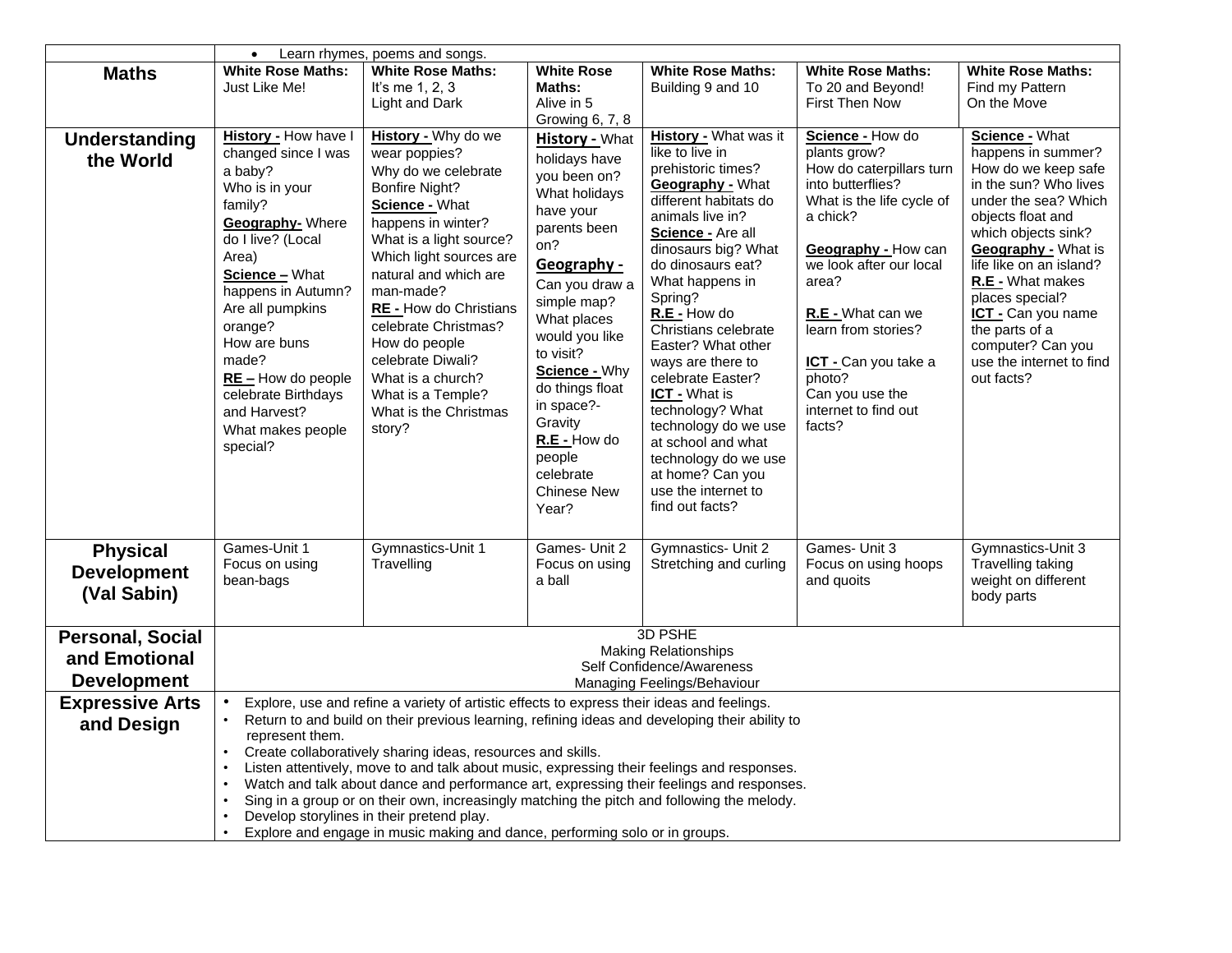**Year 1** 

|                             | Term 1                                                                                   | Term <sub>2</sub>                                                                                                                               | Term <sub>3</sub>                                                                                            | Term 4                                                                                                                                     | Term 5                                                       | Term 6                                                                                                   |
|-----------------------------|------------------------------------------------------------------------------------------|-------------------------------------------------------------------------------------------------------------------------------------------------|--------------------------------------------------------------------------------------------------------------|--------------------------------------------------------------------------------------------------------------------------------------------|--------------------------------------------------------------|----------------------------------------------------------------------------------------------------------|
| <b>Learning to</b><br>Learn | <b>Noticing</b>                                                                          |                                                                                                                                                 |                                                                                                              | <b>Managing Distractions</b>                                                                                                               |                                                              | Imagining                                                                                                |
| <b>Enrichment</b>           | Local walks                                                                              | Visit to Oxford<br>Castle                                                                                                                       | Visit to an<br>Indian<br>restaurant                                                                          | Visit from a<br>nurse                                                                                                                      | <b>Scottish</b><br>dancing                                   | Fire in the forest                                                                                       |
| <b>Outcomes</b>             | School advert-<br>celebrating why<br>Thameside is<br>great!                              | Photo<br>exhibition                                                                                                                             | Presentation<br>to parents<br>about climate<br>change                                                        | Big book about<br><b>Mary Seacole</b>                                                                                                      | Assembly to<br>school to share<br>learning                   | <b>Burning houses</b>                                                                                    |
|                             |                                                                                          |                                                                                                                                                 |                                                                                                              |                                                                                                                                            |                                                              |                                                                                                          |
| <b>English</b>              | Harry & the<br>dinosaurs at<br>school<br>Alien school<br>Beegu<br>It's a no money<br>day | George & the<br>Dragon<br>The Paper<br><b>Dolls</b><br>I love castles<br>The Kiss that<br>missed<br>Herman's<br>letters<br>The Jolly<br>Postman | <b>Little Red</b><br><b>Riding Hood</b><br>Eliot Midnight<br>Superhero<br><b>Wolves-Kate</b><br><b>Riggs</b> | <b>Whiffy Wilson</b><br><b>Wolves Emily</b><br>Gravett<br>Lost & found<br>Squash & a<br>squeeze                                            | If all the world<br>were<br>There's a Tiger<br>in the Garden | Toby & the Great Fire of London<br>The Smartest Giant in Town<br>The Storm Whale<br>A Superhero like you |
| <b>Maths</b>                | Place value,<br>addition &<br>subtraction                                                | Geometry,<br>Number                                                                                                                             | Addition &<br>subtraction,<br>Place value                                                                    | Measurements:<br>Length, height,<br>weight & volume                                                                                        | Multiplication &<br>division,<br>fractions                   | Geometry, place value, money, time                                                                       |
| <b>History</b>              |                                                                                          | Significant<br>historical<br>places in their<br>own locality -<br>Oxford castle                                                                 |                                                                                                              | The lives of a<br>significant<br>individual - Mary<br>Seacole: How<br>she contributed<br>to national and<br>international<br>achievements. |                                                              | Events beyond living memory that are<br>significant nationally - The Great Fire of<br>London             |
| Geography                   | Local study;<br>Village, towns<br>and cities;<br>Map skills                              |                                                                                                                                                 | Artic: Cold<br>places<br>Place<br>Knowledge;<br>Location<br>Knowledge                                        |                                                                                                                                            | UK knowledge<br>Geographical<br>Skills and<br>Fieldwork      |                                                                                                          |
| <b>Science</b>              | <b>Everyday Materials</b><br>Seasonal changes                                            |                                                                                                                                                 |                                                                                                              | Animals including humans<br>Seasonal Changes                                                                                               |                                                              | <b>Plants</b><br>Seasonal Changes                                                                        |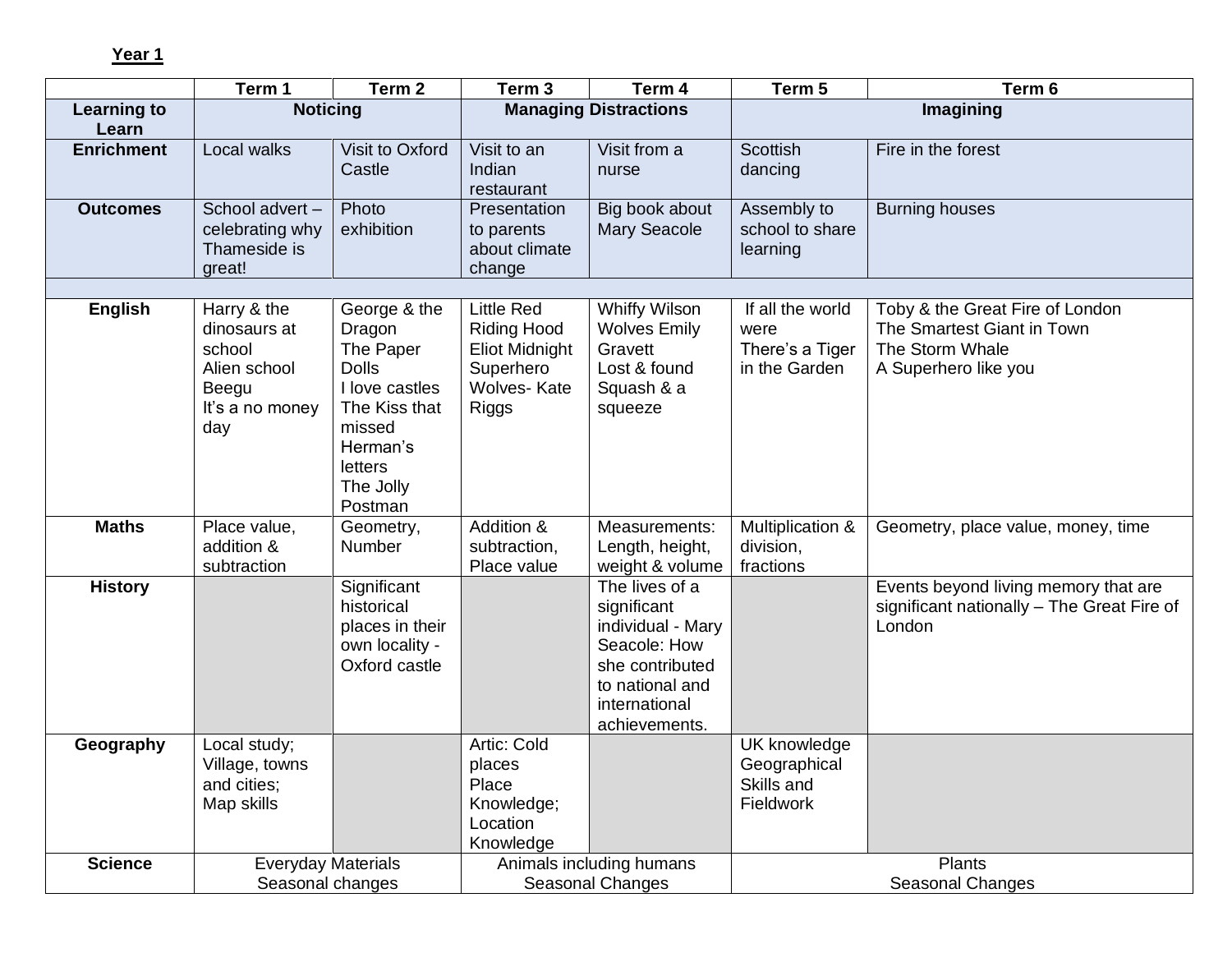| <b>Art and Design</b> | Observational      | <b>Textiles</b> |                 | $Clay$ – linked to |                 | Painting                            |
|-----------------------|--------------------|-----------------|-----------------|--------------------|-----------------|-------------------------------------|
|                       | Drawings           | Weaving $-$     |                 | Science            |                 |                                     |
| <b>Design</b>         |                    | linked to       | Cooking         |                    | 3D houses       |                                     |
| <b>Technology</b>     |                    | tapestries at   |                 |                    |                 |                                     |
|                       |                    | the castle.     |                 |                    |                 |                                     |
|                       |                    | Season nature   |                 |                    |                 |                                     |
|                       |                    | weaving         |                 |                    |                 |                                     |
|                       |                    | (linked to      |                 |                    |                 |                                     |
|                       |                    | Science)        |                 |                    |                 |                                     |
| <b>Music</b>          | <b>Ourselves</b>   | Animals         | <b>Machines</b> | Our school         | Storytime       | <b>Travel</b>                       |
|                       | Number             | Weather         | Seasons         | Pattern            | Our bodies      | Water                               |
| <b>RE</b>             | Christianity-      | Christianity-   | Christianity-   | Christianity-      | Judaism-        | Judaism- Rosh Hashanah and Yom      |
|                       | The Creation       | Christmas       | Jesus as a      | Easter             | Shabbat         | Kippur                              |
|                       | Story              |                 | Friend          |                    |                 |                                     |
| <b>PE</b>             | <b>Ball skills</b> | Agility,        | Dance           | Gymnastics         | Striking        | <b>Athletics</b>                    |
|                       |                    | Balance and     | Net/wall        |                    | Football        | <b>Outdoor Adventure Activities</b> |
|                       |                    | Coordination    | games           |                    |                 |                                     |
| <b>Computing</b>      | Computing          | Creating        | Creating        | Programming-       | Databases-      | Programming- Introduction into      |
|                       | systems and        | media-digital   | Media (Digital  | moving a robot     | Grouping data   | animation                           |
|                       | networks-          | painting        | writing)        |                    |                 |                                     |
|                       | Technology         |                 |                 |                    |                 |                                     |
|                       | around us (e-      |                 |                 |                    |                 |                                     |
|                       | safety)            |                 |                 |                    |                 |                                     |
| <b>PSHE &amp; SRE</b> | Rules and          | <b>Healthy</b>  | Family and      | Communication      | <b>Bullying</b> | Keeping safe                        |
|                       | responsibilities   | Lifestyle       | <b>Friends</b>  |                    |                 |                                     |
|                       |                    |                 |                 |                    |                 |                                     |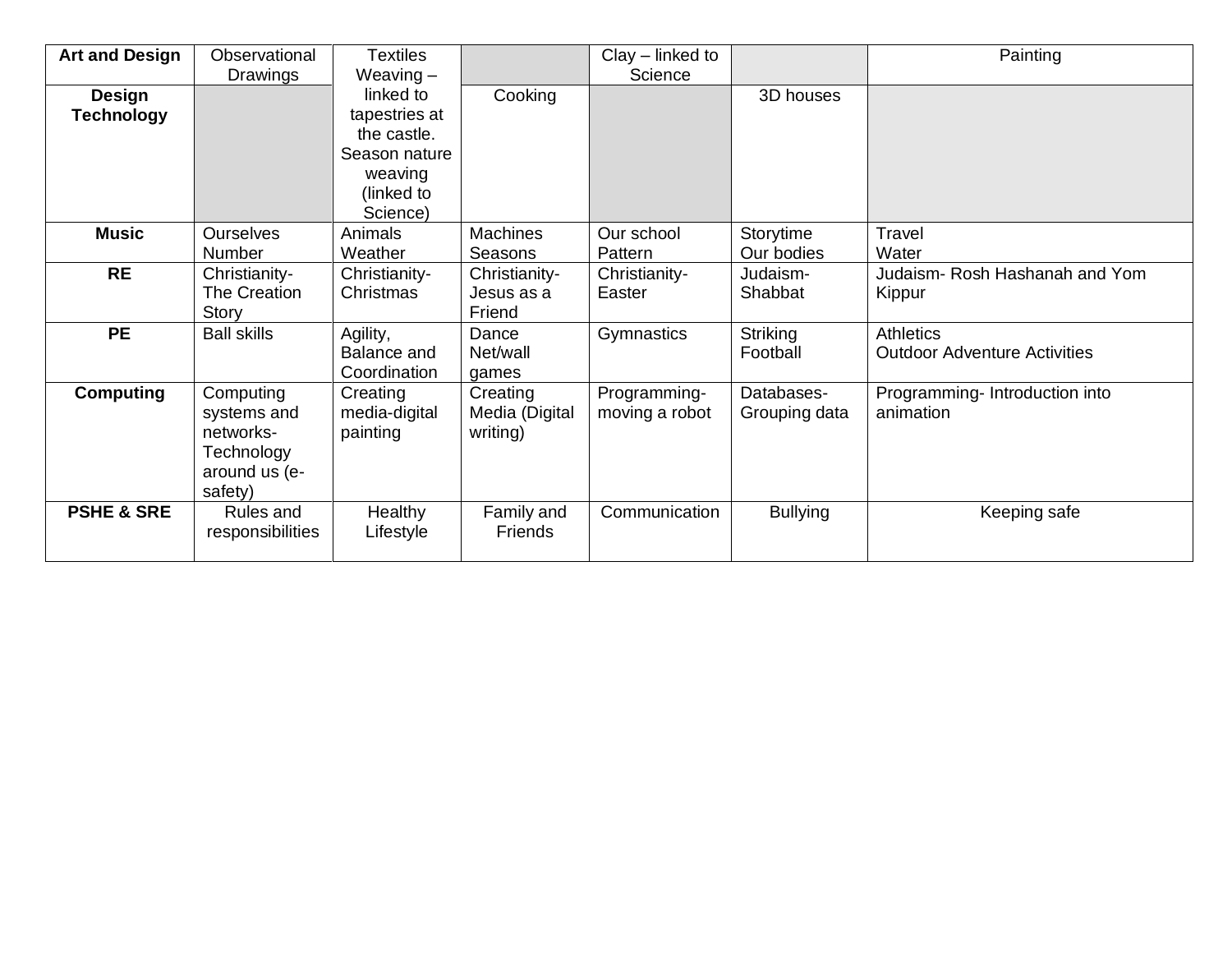**Year 2** 

|                    | Term 1                                                                                                                                                                                                           | Term 2                                                                                                                      | Term 3                                                                                                                                                                                                   | Term 4                                                                                                                                        | Term 5                                                                  | Term 6                                                                                                                                 |
|--------------------|------------------------------------------------------------------------------------------------------------------------------------------------------------------------------------------------------------------|-----------------------------------------------------------------------------------------------------------------------------|----------------------------------------------------------------------------------------------------------------------------------------------------------------------------------------------------------|-----------------------------------------------------------------------------------------------------------------------------------------------|-------------------------------------------------------------------------|----------------------------------------------------------------------------------------------------------------------------------------|
| <b>Learning to</b> | <b>Noticing</b>                                                                                                                                                                                                  |                                                                                                                             |                                                                                                                                                                                                          | <b>Managing Distractions</b>                                                                                                                  |                                                                         | Imagining                                                                                                                              |
| Learn              |                                                                                                                                                                                                                  |                                                                                                                             |                                                                                                                                                                                                          |                                                                                                                                               |                                                                         |                                                                                                                                        |
| <b>Enrichment</b>  | Local walks                                                                                                                                                                                                      | Visit to Oxford<br>Castle                                                                                                   | Trip to an<br>Indian<br>restaurant                                                                                                                                                                       | Visit from a<br>nurse                                                                                                                         | Scottish dancing                                                        | Fire in the forest                                                                                                                     |
| <b>Outcome</b>     | School advert-<br>celebrating why<br>Thameside is<br>great!                                                                                                                                                      | Photo<br>exhibition                                                                                                         | Presentation<br>to parents<br>about climate<br>change                                                                                                                                                    | Non-fiction<br>report on Mary<br>$S$ life $-$ floor<br>book                                                                                   | Assembly to<br>school to share<br>learning                              | <b>Burning houses</b>                                                                                                                  |
|                    |                                                                                                                                                                                                                  |                                                                                                                             |                                                                                                                                                                                                          |                                                                                                                                               |                                                                         |                                                                                                                                        |
| <b>English</b>     | Last Stop on<br><b>Market Street</b><br>Small in the City<br>A house that once<br>was<br>Non-fiction: towns<br>& cities<br><b>Cherry Blossoms</b><br>and Paper Planes<br>Megalopolis<br>A street Through<br>Time | Castles<br>The Kiss that<br>missed<br>Zog and the<br>flying doctor<br>The knight who<br>wouldn't fight<br>Lubna &<br>Pebble | <b>Little Red</b><br>Riding Hood -<br>different<br>versions<br>Into the Forest<br>Kumak's Fish<br>The Moonlight<br>Zoo<br>Aaaarrrgghh<br>Spider<br>Fishing with<br>Grandma<br>Bear Grylls:<br>The Arctic | National<br>Geographic<br>wolves<br>Keep on<br><b>Mary Seacole</b><br>Mixed<br>Perfectly<br>Normal<br>Leaf<br>Island born                     | <b>Stuck</b><br>The Suitcase<br>Dreamweaver<br>If all the world<br>were | Dear Diary<br><b>Kites</b><br>Grandma Bird<br>The Great Fire of London books<br>You wouldn't want to be in the great fire<br>of London |
| <b>Maths</b>       | Number: Place<br>value (within 20)<br>Addition &<br>subtraction                                                                                                                                                  | Number:<br>Addition and<br>subtraction<br>(within 10)<br>Geometry<br>Place value                                            | Addition &<br>subtraction<br>Place value                                                                                                                                                                 | Measurement:<br>Length & height<br>Weight &<br>volume                                                                                         | Multiplication &<br>division<br><b>Fractions</b><br>Geometry            | Place value (within 100)<br>Measurement                                                                                                |
| <b>History</b>     |                                                                                                                                                                                                                  | Significant<br>historical<br>places in their<br>own locality -<br>Oxford castle                                             |                                                                                                                                                                                                          | The lives of a<br>significant<br>individual -<br>Mary Seacole:<br>How she<br>contributed to<br>national and<br>international<br>achievements. |                                                                         | Events beyond living memory that are<br>significant nationally - The Great Fire of<br>London                                           |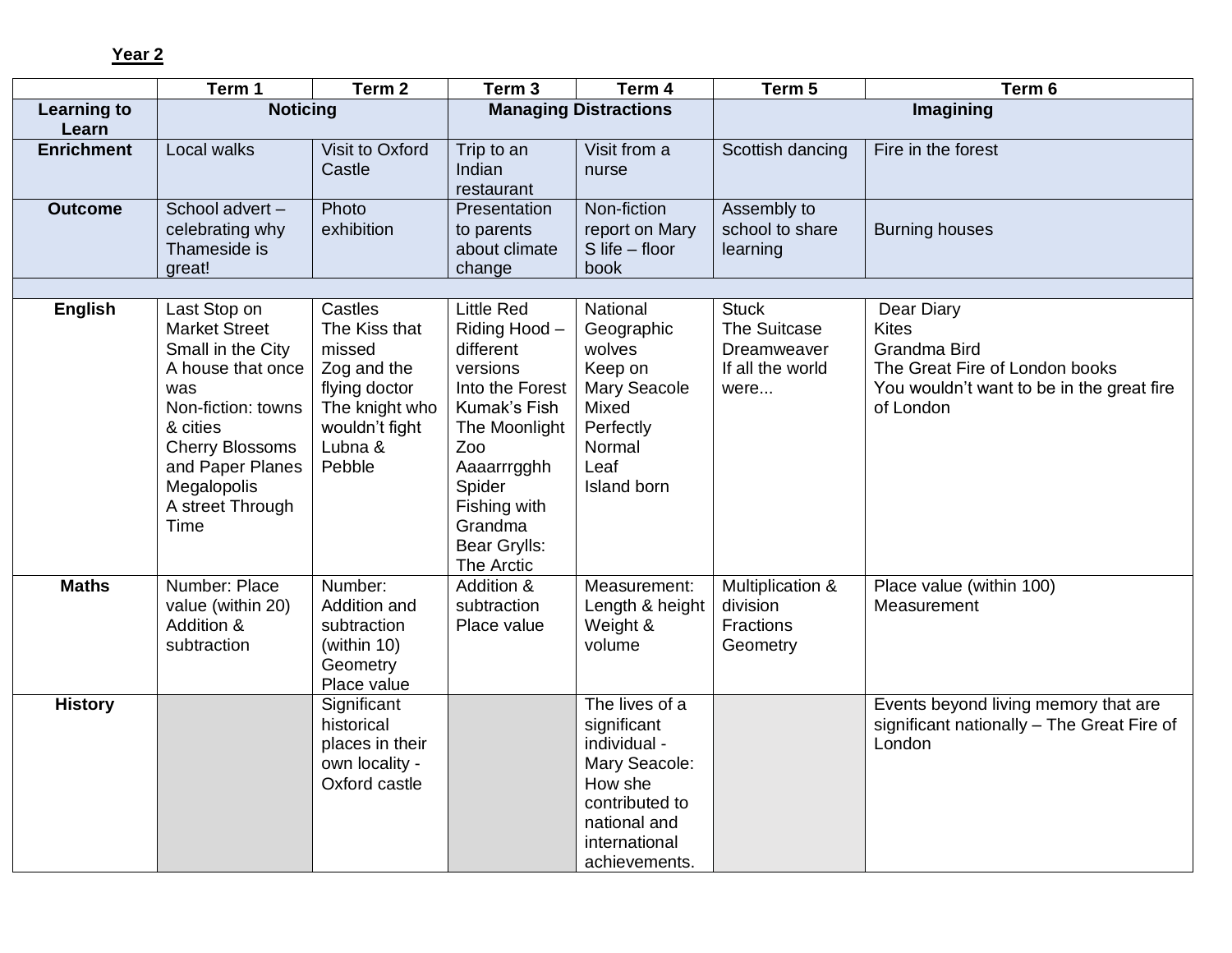| Geography             | Local study;                     |                  | The Artic:      |                                  | Uk/Geographical        |                                     |
|-----------------------|----------------------------------|------------------|-----------------|----------------------------------|------------------------|-------------------------------------|
|                       | Human and                        |                  | Hot/cold        |                                  | Skills and             |                                     |
|                       | physical features                |                  | comparison      |                                  | Fieldwork              |                                     |
|                       | of Abingdon                      |                  | Place           |                                  |                        |                                     |
|                       | (River Thames                    |                  | Knowledge;      |                                  |                        |                                     |
|                       | and Abingdon                     |                  | Location        |                                  |                        |                                     |
|                       | Bridge)                          |                  | Knowledge       |                                  |                        |                                     |
| <b>Science</b>        | Uses of everyday Materials       |                  |                 | Animals including humans         |                        | <b>Plants</b>                       |
|                       | Living things and their habitats |                  |                 | Living things and their habitats |                        | Living things and their habitats    |
| <b>Art and Design</b> | Observational                    | Textiles - wall  |                 | Clay                             |                        | Painting                            |
|                       | Drawings                         | hanging $-$      |                 | Animals linked                   |                        | Linked to Great fire of London      |
|                       |                                  | $t$ apestries –  |                 | to Science                       |                        |                                     |
|                       |                                  | knowledge        |                 |                                  |                        |                                     |
|                       |                                  | based            |                 |                                  |                        |                                     |
|                       |                                  | historical       |                 |                                  |                        |                                     |
|                       |                                  | tapestries       |                 |                                  |                        |                                     |
| <b>Design</b>         |                                  | Textiles -       | Cooking         |                                  | 3D houses              |                                     |
| <b>Technology</b>     |                                  | $t$ apestries –  |                 |                                  |                        |                                     |
|                       |                                  | wall hanging $-$ |                 |                                  |                        |                                     |
|                       |                                  |                  |                 |                                  |                        |                                     |
|                       |                                  | weaving - eco    |                 |                                  |                        |                                     |
|                       |                                  | link use plastic |                 |                                  |                        |                                     |
|                       |                                  | to weave         |                 |                                  |                        |                                     |
| <b>Music</b>          | <b>Ourselves</b>                 | Our land         | Animals         | Storytime                        | Weather                | Water                               |
|                       | <b>Toys</b>                      | Our bodies       | <b>Numbers</b>  | Seasons                          | Pattern                | Travel                              |
| <b>RE</b>             | Christianity- What               | Christianity-    | Islam-Prayer    | Christianity-                    | <b>Islam-Community</b> | Islam-Hajj                          |
|                       | did Jesus teach?                 | Christmas-       | at home         | Easter-                          | and Belonging          |                                     |
|                       |                                  | Jesus as gift    |                 | Resurrection                     |                        |                                     |
|                       |                                  | from God         |                 |                                  |                        |                                     |
| <b>PE</b>             | <b>Ball skills</b>               | Agility,         | Dance           | Gymnastics                       | Striking               | <b>Athletics</b>                    |
|                       |                                  | Balance,         | Net/Wall        | Making up                        | Football               | <b>Outdoor Adventure Activities</b> |
|                       |                                  | Coordination     |                 | Games(Val                        |                        |                                     |
|                       |                                  | Bench ball       |                 | Sabin)                           |                        |                                     |
| <b>Computing</b>      | Computing                        | Creating         | Creating        | Programming-                     | Databases-             | <b>Programming Quizzes</b>          |
|                       | systems and                      | media-digital    | Media           | Robot                            | Pictograms             |                                     |
|                       | networks-                        | painting         | (making         | Algorithms                       |                        |                                     |
|                       | Technology                       |                  | Music)          |                                  |                        |                                     |
|                       | around us (e-                    |                  |                 |                                  |                        |                                     |
|                       | safety)                          |                  |                 |                                  |                        |                                     |
| <b>PSHE/RSE</b>       | Rules and                        | Communities      | <b>Emotions</b> | Fairness                         | Money and              | Changing and Growing                |
|                       | Responsibilities                 | Hygiene          |                 |                                  | Finance                |                                     |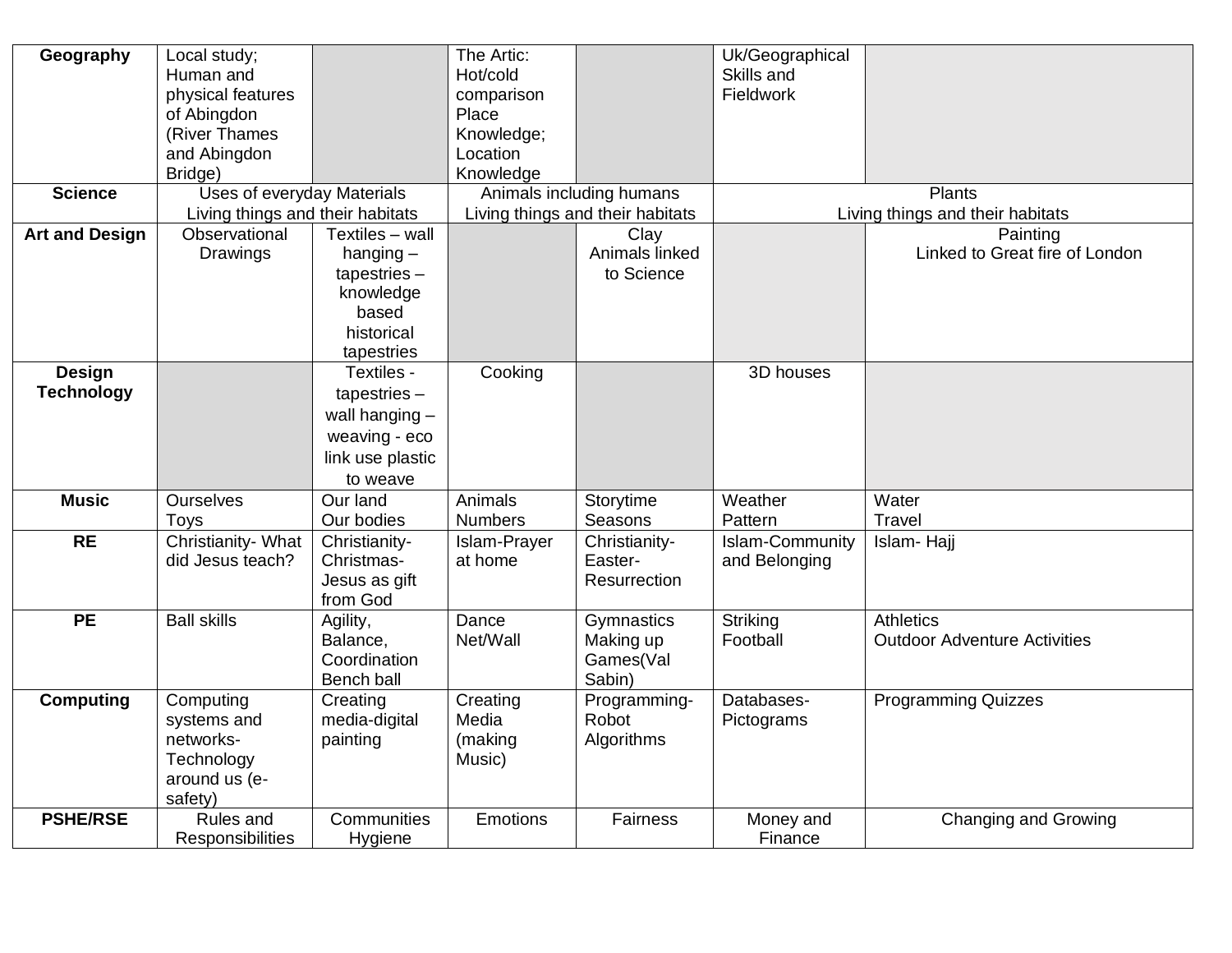| Year <sub>3</sub>        |                                                                                                                                      |                                                                                                                                                                                                |                                                                                        |                                                                                                          |                                                                                                                                                                            |                                                                                                                                                  |
|--------------------------|--------------------------------------------------------------------------------------------------------------------------------------|------------------------------------------------------------------------------------------------------------------------------------------------------------------------------------------------|----------------------------------------------------------------------------------------|----------------------------------------------------------------------------------------------------------|----------------------------------------------------------------------------------------------------------------------------------------------------------------------------|--------------------------------------------------------------------------------------------------------------------------------------------------|
|                          | Term 1                                                                                                                               | Term <sub>2</sub>                                                                                                                                                                              | Term <sub>3</sub>                                                                      | Term 4                                                                                                   | Term 5                                                                                                                                                                     | Term 6                                                                                                                                           |
| Learning to<br>Learn     | <b>Noticing</b>                                                                                                                      |                                                                                                                                                                                                |                                                                                        | <b>Managing Distractions</b>                                                                             | Imagining                                                                                                                                                                  |                                                                                                                                                  |
| <b>Enrichment</b>        | <b>Community Walks</b><br>Trip to London                                                                                             |                                                                                                                                                                                                | <b>Science of Oxford</b>                                                               |                                                                                                          | Visit Ashmolean                                                                                                                                                            |                                                                                                                                                  |
| <b>Outcome</b>           | Sway presentation (assembly)                                                                                                         |                                                                                                                                                                                                |                                                                                        | KS2 sharing assembly                                                                                     |                                                                                                                                                                            | <b>KS2 Museum</b>                                                                                                                                |
|                          |                                                                                                                                      |                                                                                                                                                                                                |                                                                                        |                                                                                                          |                                                                                                                                                                            |                                                                                                                                                  |
| <b>English</b>           | Coming to<br>England<br>The Invisible<br>A River<br>The Place for me<br>Paddington<br>London non-<br>fiction<br>Performance<br>poems | A walk in<br>London<br>The dark<br>Lemony<br>Snicket<br>The Rabbit the<br>dark and the<br>biscuit tin<br>Sleeping willow<br>and nothing to<br>fear<br>The Owl who<br>was afraid of<br>the dark | Alice in<br>wonderland<br><b>Roald Dahl</b><br>book<br>Rain<br>Until I met<br>Dudley   | Stone Age Boy<br>Stig of the Dump<br>Leon & the Places<br><b>Between</b><br>Where the Wild Things<br>are | Me and Mister<br>P<br>The Last Bear<br>My father is a<br>polar bear<br>Traditional<br>tales Vs non-<br>traditional tales<br>The Egyptian<br>Cinderella??<br>Poetry-riddles | Marcy and the Riddle of the<br><b>Sphinx</b><br>Non-fiction text: Howard Carter,<br>Cleopatra<br>On the Wings of words<br><b>Awful Egyptians</b> |
| <b>Maths</b>             | Number:Place<br>Value<br>Addition and<br>subtraction                                                                                 | Number:<br>Addition and<br>subtraction<br>Multiplication<br>and division                                                                                                                       | Number:<br>Multiplication<br>and division<br>Measurement<br>Money<br><b>Statistics</b> | Measurement: Length and<br>perimeter<br>Number: fractions                                                | Number:<br><b>Fractions</b><br>Measurement:<br>Time                                                                                                                        | Geometry: Properties of shape<br>Measurement: Maa and capacity                                                                                   |
| <b>History</b>           | <b>Local History</b>                                                                                                                 | Remembrance<br>$&$ WWII $-$<br>evacuation<br>focus                                                                                                                                             |                                                                                        | Pre-Roman Britain:<br>Neolithic hunters, Bronze<br>Age, Iron Age                                         |                                                                                                                                                                            | <b>Ancient Civilizations - Ancient</b><br>Egypt: Where and when they<br>appeared and achievements.                                               |
| Geography                | Local Study-<br><b>Rivers</b><br><b>River Thames</b><br>focus                                                                        |                                                                                                                                                                                                | Map skills &<br>$location -$<br>knowledge of<br>the UK                                 |                                                                                                          | The World! -<br>Northern,<br>southern<br>hemispheres,<br>European<br>countries, atlas<br>skills                                                                            | locating Egypt                                                                                                                                   |
| <b>Science</b>           | Animals including humans<br>Light                                                                                                    |                                                                                                                                                                                                |                                                                                        | Rocks<br><b>Forces and Magnets</b>                                                                       |                                                                                                                                                                            | Plants                                                                                                                                           |
| Art and<br><b>Design</b> | Observation<br>drawings                                                                                                              | Photography                                                                                                                                                                                    |                                                                                        | <b>Cave Paintings</b>                                                                                    |                                                                                                                                                                            | Clay                                                                                                                                             |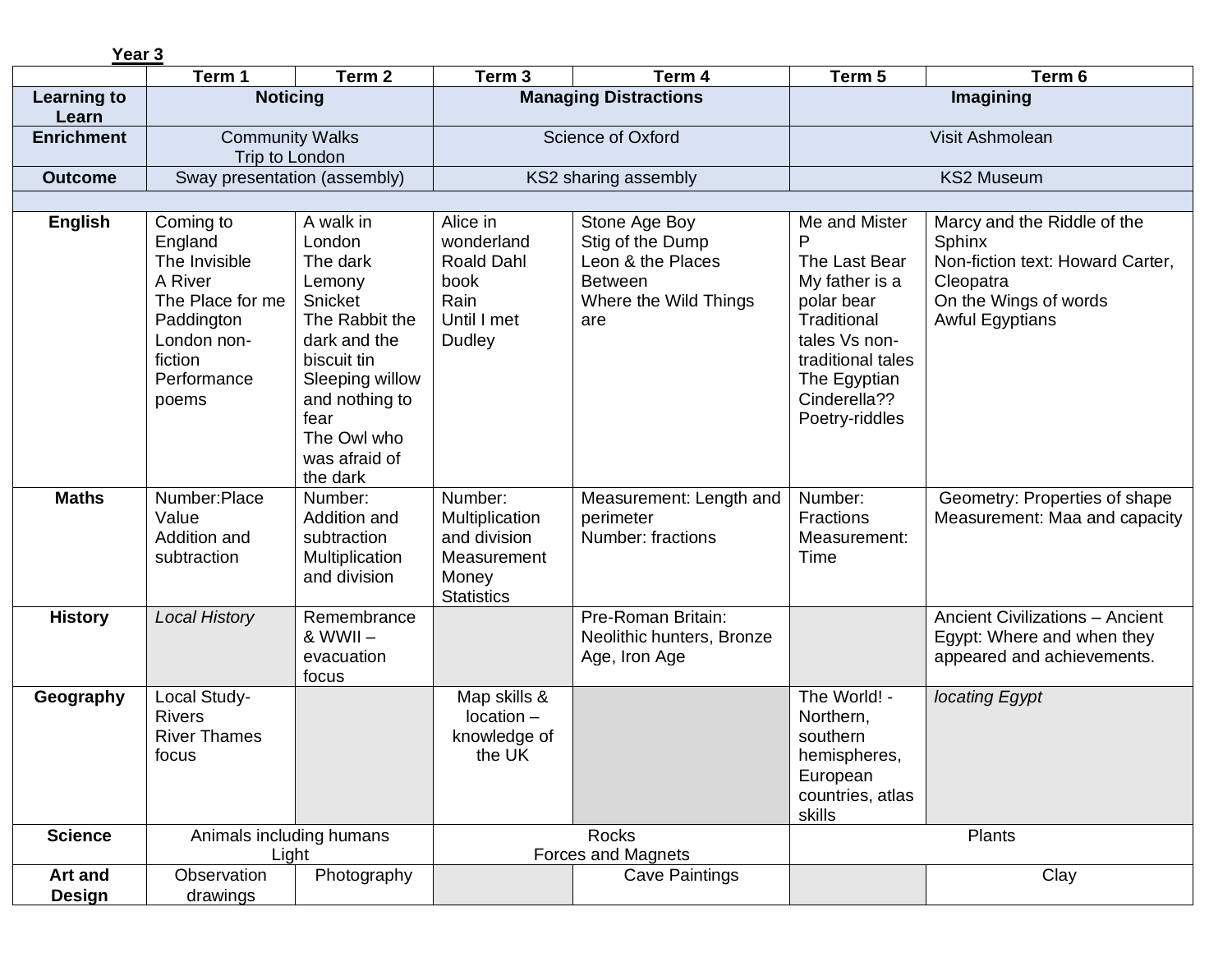| <b>Design</b><br>Technology |                                      | Mechanisms-<br>What can you               | Cooking                                              |                                                    | Pop-up Artefact<br>(end of term-                         |                                                    |
|-----------------------------|--------------------------------------|-------------------------------------------|------------------------------------------------------|----------------------------------------------------|----------------------------------------------------------|----------------------------------------------------|
|                             |                                      | power with<br>water?                      |                                                      |                                                    | museum<br>preparation)                                   |                                                    |
| <b>Music</b>                | Environment<br><b>Building</b>       | Sounds<br>Poetry                          | China<br>Time                                        | In the Past<br>Communication                       | Human Body<br><b>Singing French</b>                      | <b>Ancient Worlds</b><br>Food and Drink            |
| <b>RE</b>                   | Islam-<br>The 99 names of<br>Allah   | Christianity-<br>Christmas                | Christianity<br>Jesus' miracles                      | Christianity<br>Easter- forgiveness                | <b>Islam</b><br>The prophet<br>Muhammad                  | <b>Islam</b><br>The Qur'an                         |
| <b>PE</b>                   | Gymnastics<br>Tennis                 | Dance<br>Ball skills (Val<br>Sabin)       | Gymnastics<br>Net/Court/Wall<br>games (Val<br>Sabin) | Football<br><b>Outdoor Adventure</b><br>Activities | Swimming<br><b>Rounders</b>                              | Swimming<br><b>Athletics</b>                       |
| <b>Computing</b>            | Computing<br>systems and<br>networks | Creating media<br>- Desktop<br>publishing | Creating media<br>- Stop-frame<br>animation          | Programming - Sequence<br>in music                 | Data and<br>information<br><b>Branching</b><br>databases | Programming - Events and<br>actions                |
| <b>PSHE/RSE</b>             | Rules and<br><b>Responsibilities</b> | <b>Emotions</b>                           | Health/Nutrition<br>and food                         | Safety/<br><b>First Aid</b>                        | Healthy<br><b>Relationships</b>                          | Growing and Changing/<br><b>Economic Awareness</b> |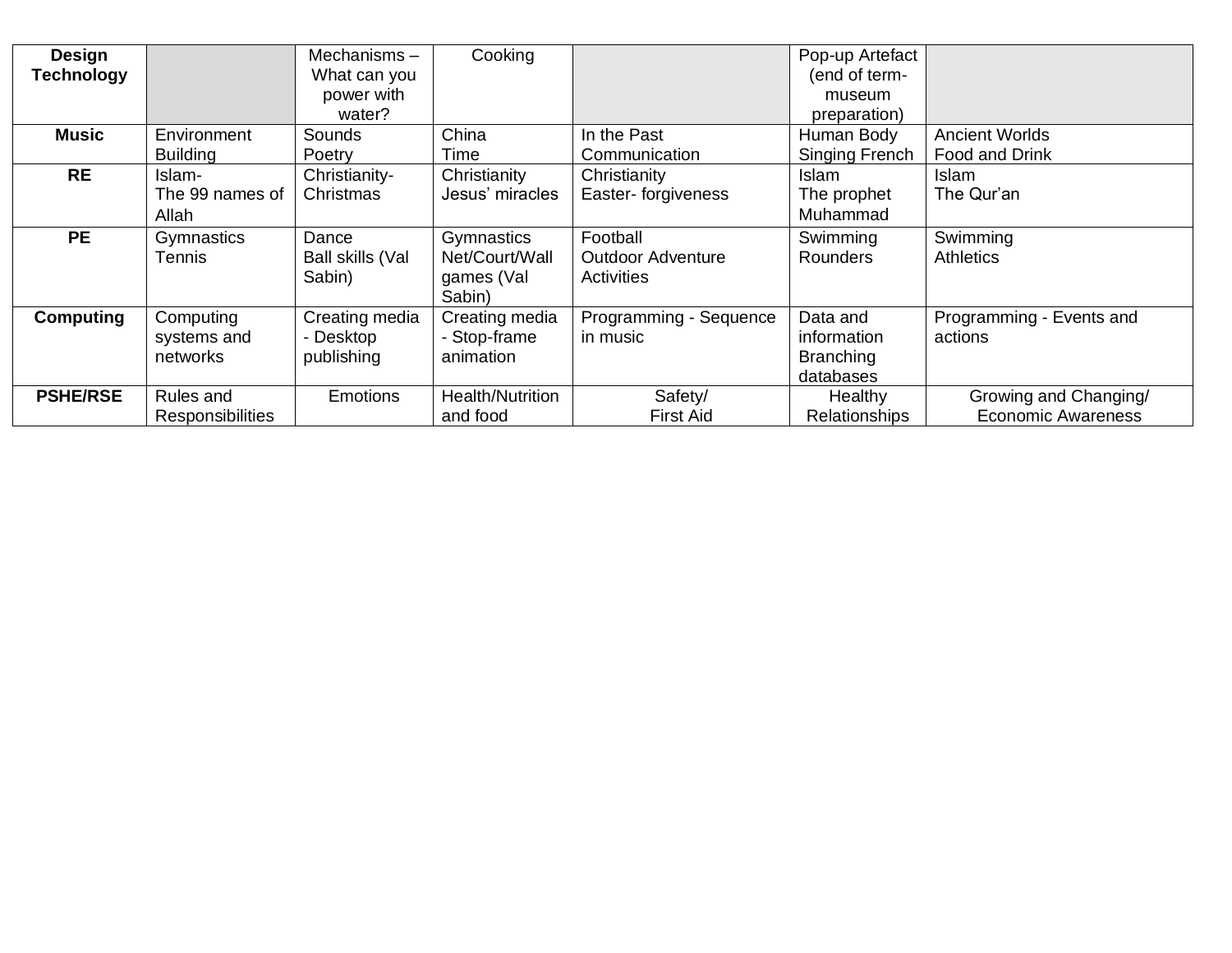**Class 4/5** 

|                                 | Term 1                                                                                                            | Term <sub>2</sub>                                                                                                                    | Term <sub>3</sub>                                                                              | Term 4                                                                                                              | Term 5                                                                                         | Term 6                                                                                         |
|---------------------------------|-------------------------------------------------------------------------------------------------------------------|--------------------------------------------------------------------------------------------------------------------------------------|------------------------------------------------------------------------------------------------|---------------------------------------------------------------------------------------------------------------------|------------------------------------------------------------------------------------------------|------------------------------------------------------------------------------------------------|
| <b>Learning to</b>              |                                                                                                                   | <b>Noticing</b>                                                                                                                      |                                                                                                | <b>Managing Distractions</b>                                                                                        |                                                                                                | Imagining                                                                                      |
| Learn<br><b>Enrichment</b>      |                                                                                                                   | Trip to London                                                                                                                       |                                                                                                |                                                                                                                     |                                                                                                | Visit Ashmolean                                                                                |
|                                 |                                                                                                                   | Spanish cooking                                                                                                                      |                                                                                                |                                                                                                                     |                                                                                                |                                                                                                |
| <b>Outcome</b>                  | School advert<br>video<br>Poetry<br>performance<br>Debate                                                         | Photo exhibition<br>Spanish Day                                                                                                      | KS2 sharing assembly                                                                           |                                                                                                                     | <b>KS2 Museum</b><br>KS2 performance                                                           |                                                                                                |
|                                 |                                                                                                                   |                                                                                                                                      |                                                                                                |                                                                                                                     |                                                                                                |                                                                                                |
| <b>English</b>                  | <b>Toro Toro</b><br>Last night I saw<br>the city<br>Performance<br>poetry<br>Lubna &<br>Pebble                    | The Boy at the<br>Back of the<br>class<br>My name is not<br>refugee<br>A walk in<br>London<br>Me & my fear<br>London non-<br>fiction | ???<br>Queen of<br>darkness<br>Chariots &<br>Champions<br>Playscripts<br>Escape from<br>Pompee | The Thieves of Ostia<br>Romans on the rampage                                                                       | Race to the<br>frozen north<br>Non-fiction $-$<br><b>NCR</b><br>Beasts & where<br>to find them | Percy Jackson & the<br>lightening thief<br><b>Greek Myths</b><br>Icarus is ridiculous          |
| <b>Maths</b>                    | Place value; addition &<br>subtraction; multiplication &<br>division; measurement - length,<br>perimeter and area |                                                                                                                                      | percentages                                                                                    | Multiplication & division; fractions; decimals and                                                                  | & converting units                                                                             | Statistics; Geometry – properties of shape &<br>position/direction; Measurement - time, money  |
| <b>History</b>                  | Local history                                                                                                     | Remembrance<br>WWI - Life as a<br>solider/warfare                                                                                    |                                                                                                | Roman empire and its impact<br>on Britain: Julius Caesar,<br>Claudius invasion, British<br>resistance, Romanisation |                                                                                                | Ancient Greece: Greek life<br>and achievements and their<br>influence on the western<br>world. |
| Geography                       | Comparison<br>UK/Spain<br>Map skills;<br>Human and<br>physical<br>features                                        |                                                                                                                                      | Measuring<br>Geographical<br>skills.                                                           | <b>Roman Empire</b>                                                                                                 | Journey around<br>the World!<br>Location<br>Knowledge                                          | Greece                                                                                         |
| <b>Science</b>                  |                                                                                                                   | Year 4- Animals including<br>Humans; Sound<br>Year 5- Animals including<br>humans; Space                                             | Electricity                                                                                    | Year 4- Electricity; States of Matter<br>Year 5- Properties and changes of materials;                               | Year 4- Living things and their habitats<br>Year 5- Living things and their habitats           |                                                                                                |
| <b>Art and</b><br><b>Design</b> | Observational<br>Drawings                                                                                         | Photography                                                                                                                          |                                                                                                | Printing                                                                                                            |                                                                                                | Clay                                                                                           |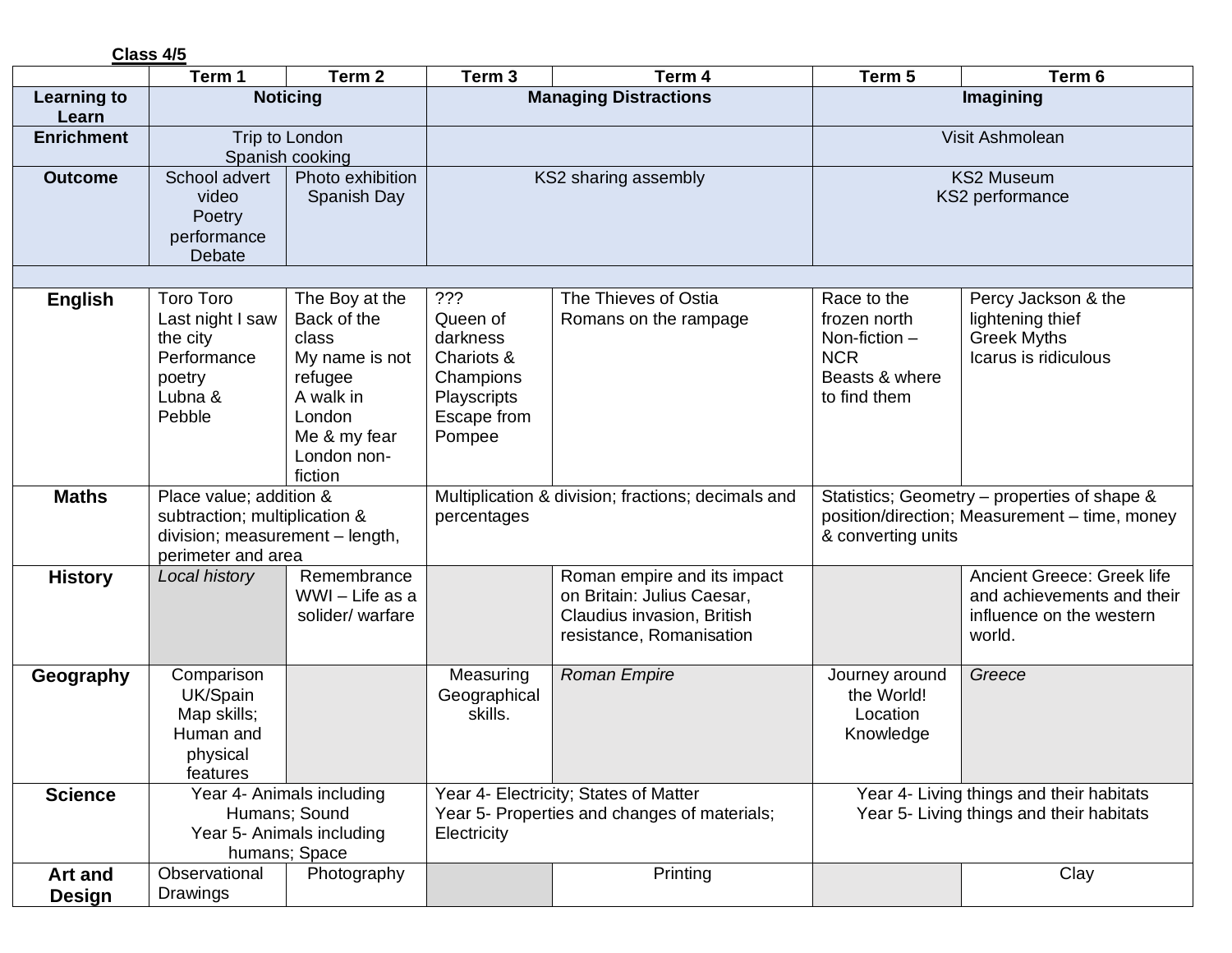| <b>Design</b><br><b>Technology</b> | Cooking                                                             |                                                      | Electrical<br>Project                             |                                          | Woodwork -<br>display box (for<br>Museum) |                                                            |
|------------------------------------|---------------------------------------------------------------------|------------------------------------------------------|---------------------------------------------------|------------------------------------------|-------------------------------------------|------------------------------------------------------------|
| <b>Music</b>                       | Poetry<br>Environment                                               | Sounds<br>Recycling                                  | <b>Building</b><br>Around the<br>World            | <b>Ancient Worlds</b><br>Singing Spanish | Communications<br>Time                    | In the Past<br><b>Food and Drink</b>                       |
| <b>RE</b>                          | Judaism<br>Beliefs and<br><b>Practices</b>                          | Christianity<br>Christmas                            | Judaism<br>Passover                               | Christianity<br>Easter                   | Judaism<br>Passage and<br>good work       | Christianity<br>Prayer and worship                         |
| <b>PE</b>                          | Gymnastics<br>Tag Rugby                                             | Dance<br>Net/court/wall<br>(Val Sabin)               | Swimming<br>Invasion and<br>Target (Val<br>Sabin) | Swimming<br>Gymnastics                   | Football<br><b>Rounders</b>               | <b>Athletics</b><br><b>Outdoor Adventure</b><br>Activities |
| <b>Computing</b>                   | Computing<br>systems and<br>$networks -$<br>Technology<br>around us | Creating media<br>- Photo editing                    | Creating<br>media - Audio<br>editing              | Programming - Repetition in<br>shape     | Data and<br>information -<br>Data logging | Programming - Repetition in<br>games                       |
| <b>PSHE/</b><br><b>RSE</b>         | Rights and<br>responsibilities                                      | Diversity/<br>Similarities and<br><b>Differences</b> | <b>Nutrition and</b><br>food                      | Safety (incl basic first aid)            | Aspirations                               | Health (including SRE)/<br>Enterprise                      |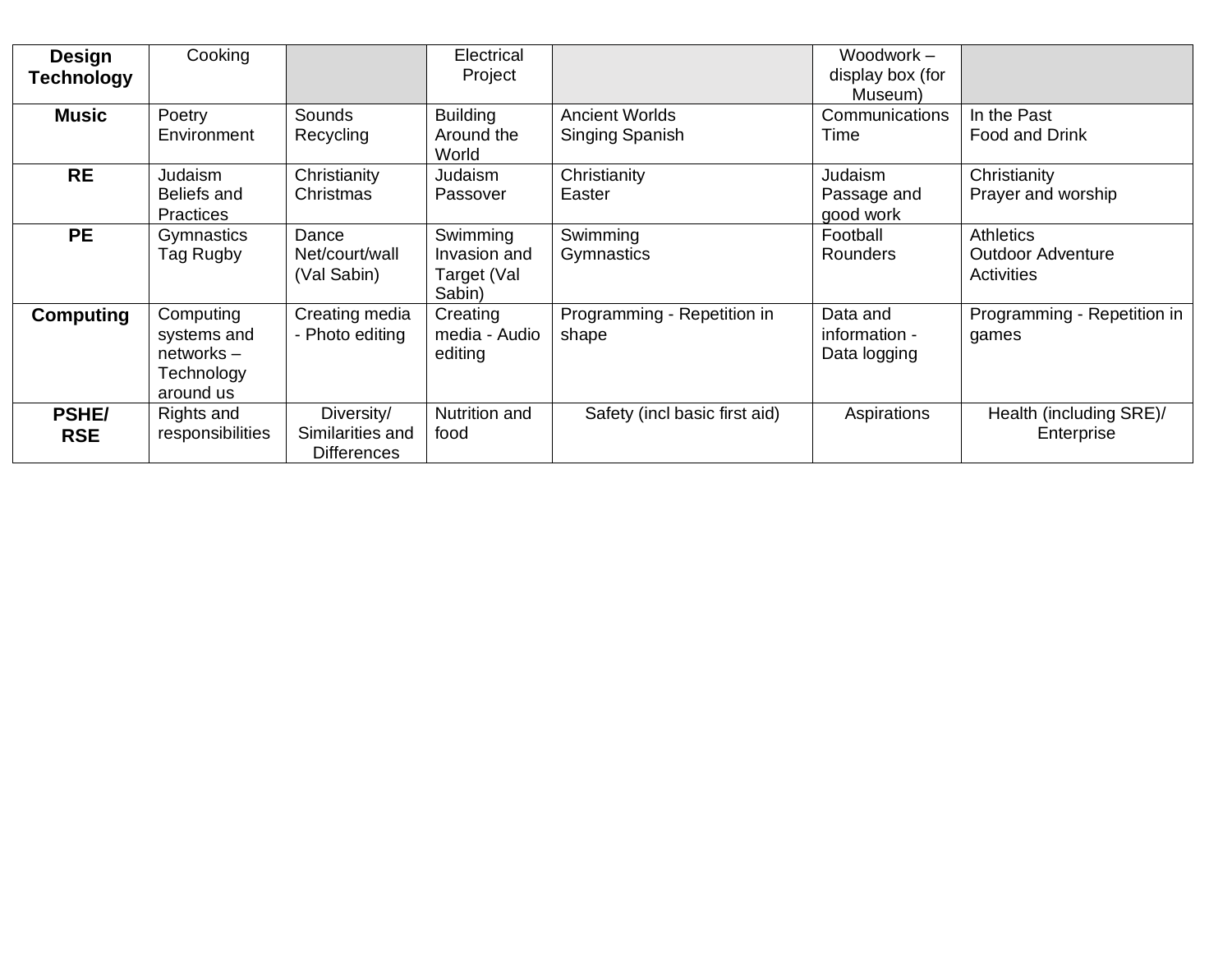| Class 5/6                |                                                                                                                             |                                                                                                                                                                    |                                                                                    |                                                                                                                                                                        |                                                                                                    |                                                                                                                                                                  |  |
|--------------------------|-----------------------------------------------------------------------------------------------------------------------------|--------------------------------------------------------------------------------------------------------------------------------------------------------------------|------------------------------------------------------------------------------------|------------------------------------------------------------------------------------------------------------------------------------------------------------------------|----------------------------------------------------------------------------------------------------|------------------------------------------------------------------------------------------------------------------------------------------------------------------|--|
|                          | Term 1                                                                                                                      | Term 2                                                                                                                                                             | Term <sub>3</sub>                                                                  | Term 4                                                                                                                                                                 | Term 5                                                                                             | Term 6                                                                                                                                                           |  |
| <b>Learning to Learn</b> |                                                                                                                             | <b>Noticing</b>                                                                                                                                                    |                                                                                    | <b>Managing Distractions</b>                                                                                                                                           |                                                                                                    | Imagining                                                                                                                                                        |  |
| <b>Enrichment</b>        | Mexican cooking<br>Trip to London                                                                                           |                                                                                                                                                                    | Science Oxford - magic of Science                                                  |                                                                                                                                                                        | Museum trip<br>Y6 - residential                                                                    |                                                                                                                                                                  |  |
| <b>Outcomes</b>          | LtL: School advert -<br>celebrating why<br>Thameside is great!<br>Poetry performance                                        | LtL: Photo<br>exhibition<br>Debate UK Vs<br>Mexico                                                                                                                 | KS2 sharing assembly                                                               |                                                                                                                                                                        | <b>KS2 Museum</b><br>KS2 play                                                                      |                                                                                                                                                                  |  |
|                          |                                                                                                                             |                                                                                                                                                                    |                                                                                    |                                                                                                                                                                        |                                                                                                    |                                                                                                                                                                  |  |
| <b>English</b>           | The Night Bus Hero<br>The Savage<br>Narrative: Character<br>descriptions<br>Biography: Frida<br>Kahlo<br>Performance poetry | Holes<br>A walk in London<br>Recount(London)<br>Hybrid fiction/non-<br>fiction<br>chronological<br>$report -$ chew to<br>poo!<br>Narrative: setting<br>description | <b>Strange Worlds</b><br><b>Worst Case</b><br>Scenario handbook                    | <b>Beowulf</b><br>Anglo-Saxon non-<br>fiction<br>Sir Gawain & the<br><b>Green Night</b><br>Anglo Saxon Boy                                                             | One thousand &<br>one Arabian nights<br>Philip Pullman-<br>Aladdin                                 | The Eleventh<br>trade<br>Never believe<br>The proudest<br><b>Blue</b><br>100 inventions &<br>awesome facts<br>from Muslim<br>civilization                        |  |
| <b>Maths</b>             | Place value,<br>addition, subtraction                                                                                       | Multiplication &<br>division, fractions                                                                                                                            | Decimals,<br>percentages,<br>statistics                                            | measures,<br>algebra,<br>multiplication &<br>division                                                                                                                  | Geometry, place<br>value, fractions &<br>decimals                                                  | Addition,<br>subtraction,<br>multiplication &<br>division                                                                                                        |  |
| <b>History</b>           | Local history                                                                                                               | Remembrance,<br>WWI & II, recent<br>conflict                                                                                                                       |                                                                                    | Britain's<br>settlement by<br>Anglo-Saxons &<br>Scots.<br>Viking & Anglo-<br>Saxon struggle<br>for the kingdom of<br>England to the<br>time of Edward<br>the Confessor |                                                                                                    | Ancient<br>civilisation<br>comparison and<br>chronology study.<br>Non-European<br>Study- Early<br><b>Islamic civilization</b><br>contrast to British<br>history. |  |
| Geography                | Comparison<br>UK/Mexico<br>Map skills; Human<br>and physical<br>features                                                    | Location<br>knowledge                                                                                                                                              | Time zones                                                                         |                                                                                                                                                                        | Comparing<br>climates around<br>the World! Where<br>would you want to<br>travel?                   | Location<br>Knowledge<br>(Islamic<br>countries)                                                                                                                  |  |
| <b>Science</b>           | Year 5- Animals including humans; Space<br>Year 6- Animals including humans; Light                                          |                                                                                                                                                                    | Year 5- Properties and changes of<br>materials; Electricity<br>Year 6- Electricity |                                                                                                                                                                        | Year 5- Living things and their habitats<br>Year 6- Living things and their habitats;<br>Evolution |                                                                                                                                                                  |  |
| <b>Art and Design</b>    | Painting-portraits                                                                                                          | Photography                                                                                                                                                        |                                                                                    | Printing                                                                                                                                                               |                                                                                                    | Clay                                                                                                                                                             |  |